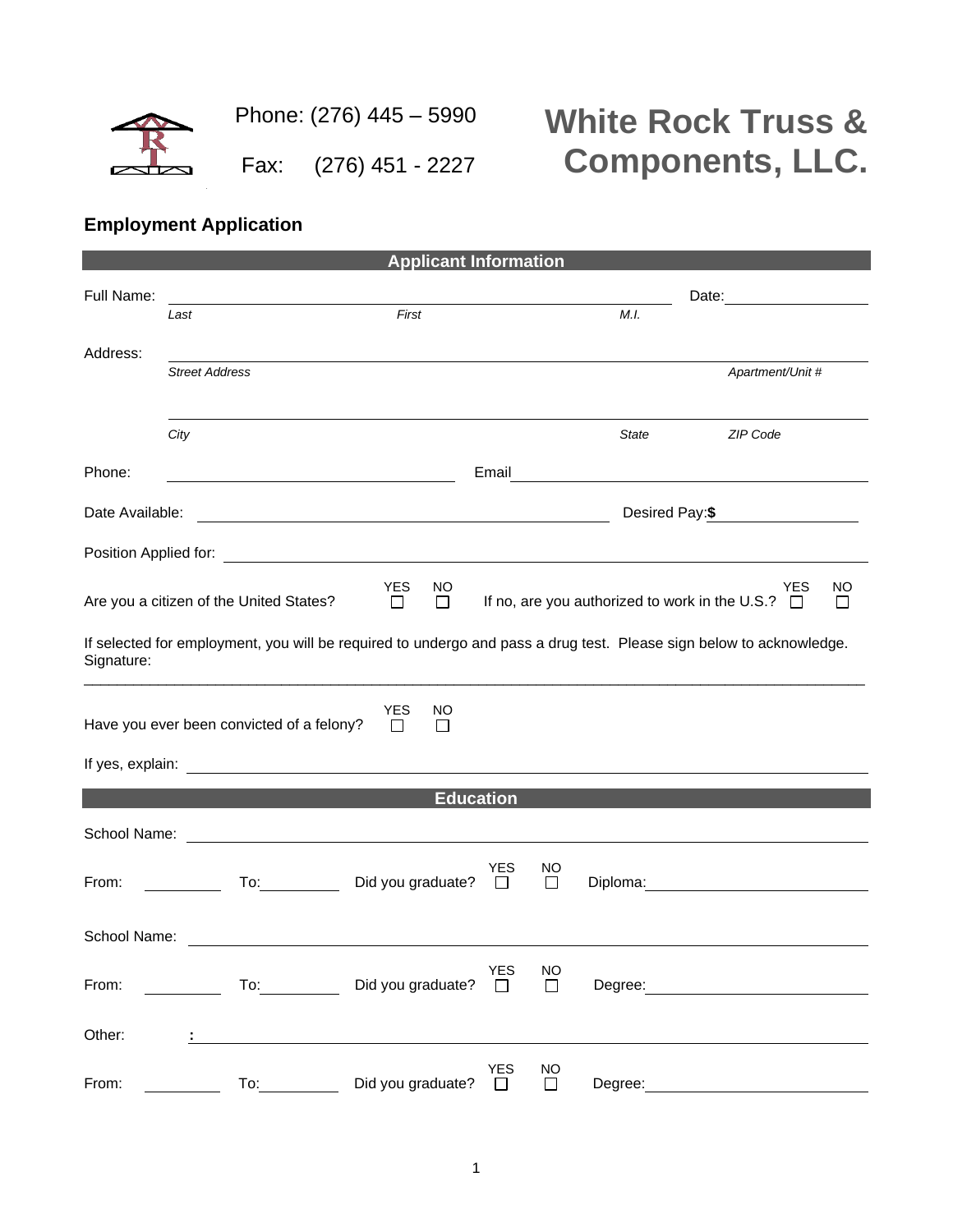## **References**

|                   | Please list three professional references. |                                                                                                                        |                                                                                                               |  |  |
|-------------------|--------------------------------------------|------------------------------------------------------------------------------------------------------------------------|---------------------------------------------------------------------------------------------------------------|--|--|
|                   |                                            |                                                                                                                        |                                                                                                               |  |  |
| Company:          |                                            |                                                                                                                        |                                                                                                               |  |  |
| Address:          |                                            |                                                                                                                        | ,我们也不会有什么。""我们的人,我们也不会有什么?""我们的人,我们也不会有什么?""我们的人,我们也不会有什么?""我们的人,我们也不会有什么?""我们的人                              |  |  |
| Full Name:        |                                            | <u> 1980 - Johann Barn, fransk politik amerikansk politik (d. 1980)</u>                                                |                                                                                                               |  |  |
| Company:          |                                            | <u> 1980 - Johann Stoff, deutscher Stoff, der Stoff, der Stoff, der Stoff, der Stoff, der Stoff, der Stoff, der S</u>  |                                                                                                               |  |  |
| Address:          |                                            |                                                                                                                        |                                                                                                               |  |  |
| Full Name:        |                                            | <u> 1989 - Johann Barn, fransk politik (d. 1989)</u>                                                                   |                                                                                                               |  |  |
| Company:          |                                            | and the control of the control of the control of the control of the control of the control of the control of the       | Phone: 2008 2010 2010 2010 2010 2021 2022 2023 2024 2022 2023 2024 2022 2023 2024 2025 2026 2027 2028 2021 20 |  |  |
| Address:          |                                            |                                                                                                                        |                                                                                                               |  |  |
|                   |                                            | <b>Previous Employment</b>                                                                                             |                                                                                                               |  |  |
| Company:          |                                            | and the control of the control of the control of the control of the control of the control of the control of the       | Phone: 2008 2010 2010 2010 2010 2021 2022 2023 2024 2022 2023 2024 2022 2023 2024 2025 2026 2027 2028 2021 20 |  |  |
| Address:          |                                            |                                                                                                                        | Supervisor: Victor Communication Communication                                                                |  |  |
| Job Title:        |                                            | Starting Salary:\$                                                                                                     | Ending Salary: \$                                                                                             |  |  |
|                   |                                            |                                                                                                                        |                                                                                                               |  |  |
| From:             |                                            |                                                                                                                        |                                                                                                               |  |  |
| Company:          |                                            |                                                                                                                        |                                                                                                               |  |  |
| Address:          |                                            | <u> 1989 - Johann Stoff, deutscher Stoffen und der Stoffen und der Stoffen und der Stoffen und der Stoffen und der</u> | Supervisor: 2000                                                                                              |  |  |
|                   |                                            |                                                                                                                        |                                                                                                               |  |  |
| Job Title:        |                                            | Starting Salary: \$                                                                                                    | Ending Salary:\$                                                                                              |  |  |
| Responsibilities: |                                            |                                                                                                                        |                                                                                                               |  |  |
| From:             |                                            |                                                                                                                        | Reason for Leaving:<br><u>Next and the substantial property</u>                                               |  |  |
|                   |                                            |                                                                                                                        |                                                                                                               |  |  |
| Company:          |                                            | <u> 1989 - Johann Barn, fransk politik amerikansk politik (</u>                                                        | Phone: 2008                                                                                                   |  |  |
| Address:          |                                            |                                                                                                                        |                                                                                                               |  |  |
| Job Title:        |                                            | Starting Salary: \$                                                                                                    | Ending Salary: \$                                                                                             |  |  |
|                   |                                            |                                                                                                                        |                                                                                                               |  |  |
| From:             |                                            | To: _________________________                                                                                          | Reason for Leaving:                                                                                           |  |  |